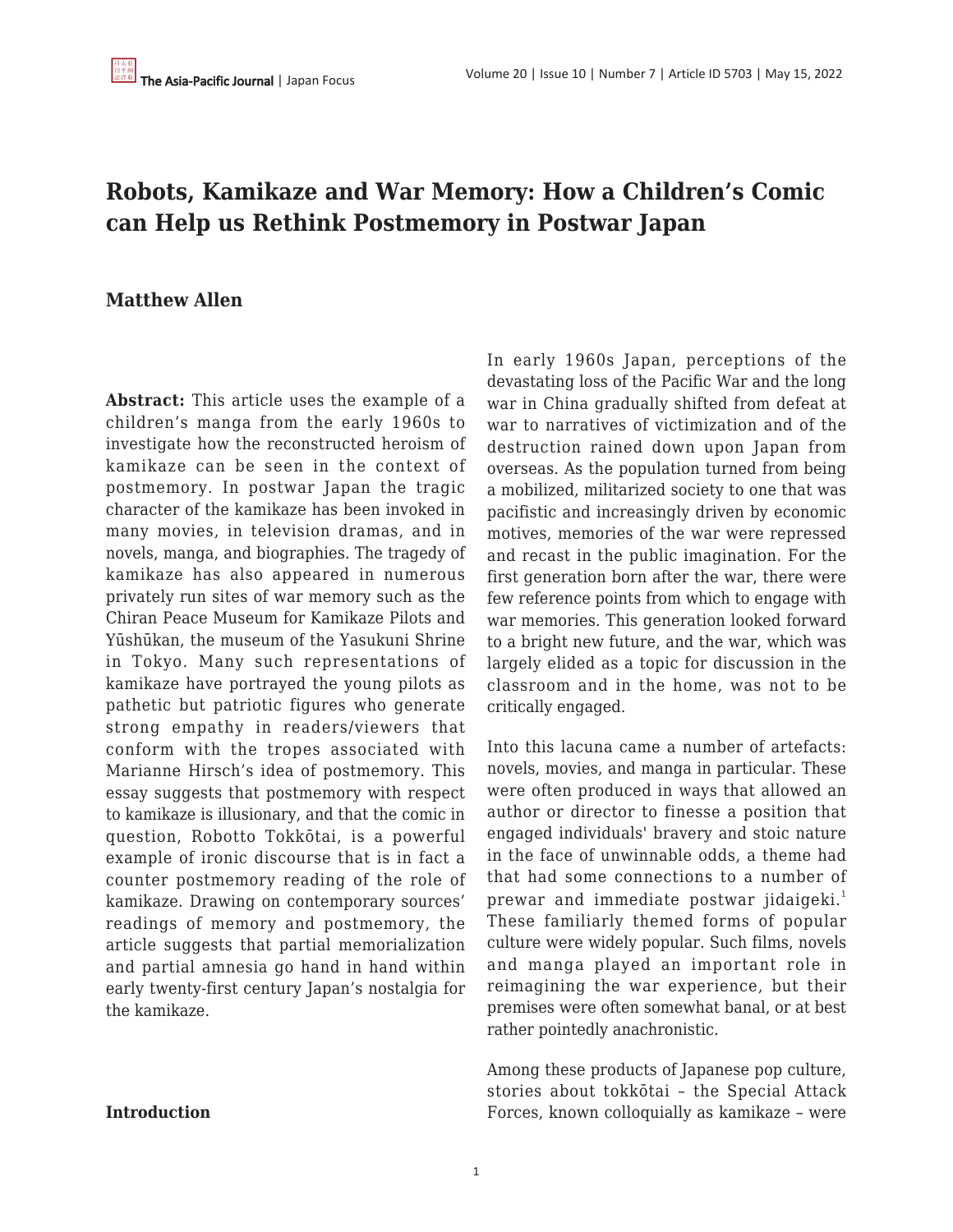popular. Many were autobiographies of 'failed' tokkōtai pilots, or analyses of kamikaze strategies. In fiction, idealising the tragic trajectories of young men's short and patriotic lives, stories about the tokkōtai like Toyoda's Kōgeki-tai hasshin seyo! (Start the Attack Corps!) (1974) were presented as uplifting examples of the deep Japanese commitment to emperor, nation and family. Starting from the end of the war, a number of films were made of tokkōtai, many pursuing themes of the national need to mourn the deaths of so many young 'living gods' (Nakayama, 2017). Films in this genre included 'The Maidens' Base' (1945), 'The Last Homecoming' (1945), 'Proposal' (1953), 'Hibiki' (1957), 'Tombstone in the Clouds' (1957), and 'Last Sento Machine'  $(1965).$ <sup>2</sup> Tokkōtai were seen to be tragic but heroic figures, and potential role models for young contemporaneous Japanese people. These characters, and those that preceded them, generate in some Japanese observers deep feelings of 'gratitude' and of 'affect' (Ahmed, 2014). $3$  It is possible to confuse these responses with perceptions of 'postmemory' which I discuss below.

Using Marianne Hirsch's (2008, 2012) notion of postmemory, in this article I try to develop a position that I refer to as 'counter postmemory'. This engages postmemory's central premise, which, simply put, is that in the years following the war the trauma of events that victims of war endured was so intense that the next generations related to those victims experienced traumatic 'postmemory' themselves. That is, they experienced almost viscerally the pain of others (Hirsch, 2012). This concept was used particularly to articulate the experiences of families of victims of the Holocaust. Unlike Hirsch's formulation, however, I propose that in Japan's case the second generation after the war had few immediate links to the trauma of war that preceded the present day. While there are events that are etched in the popular consciousness, such as the fire-bombing of

 $\text{Tokyo}^4$  and the atomic bombings of Hiroshima and Nagasaki, these traumatic incidents are linked to notions of Japan as victims of war atrocities. Arguably these narratives of victimhood are the dominant narratives of Japan's experience in the Pacific War (Hicks, 1997; Orr, 2001; Seaton, 2007). The horrific nature of the events, and the significance of the survivors' narratives in contemporary peaceful citizens' movements cannot be underestimated. However, quite distinct from the Holocaust, where postmemory was generated in response to unrequited human cruelty, the subtext of causality cannot be overlooked. In Japan's case, the causes of the war are indeed often overlooked, giving rise to multiple representations of Japan's victimhood (Hicks, 1997, Jeans, 2005, Lim, 2010, Seraphim, 2008).

I would like to note that this is not the case in Okinawa, however. In Okinawa the postmemory is thriving. Ironically, this is largely due to the continuing presence of the US and Japanese military bases that occupy a disproportionate amount of the landmass of the main Okinawa island that keeps the memory of war in the foreground of many people's thoughts.<sup>5</sup> On top of this, the fact that between one quarter and one third of the Okinawan population perished at the hands of either the US or the Japanese soldiers' actions, and the continued presence of those perpetrators of atrocities, serve to reinforce the memory of diabolical actions of the past. A further irony is that almost all the kamikaze attacks to 'defend' Japan took place in the waters around Okinawa.

In this article I focus on one popular cultural artefact from the postwar period, Robotto tokkōtai (Robot Kamikaze), by Maetani Koremitsu, written in 1962. This story is in the third manga book in the series of the adventures of the Robot Sailor (Robotto suihei), which started in 1958. It is a farcical manga and is intentionally obtuse. It satirizes the nature of the Japanese military command structure, the content of the commands, the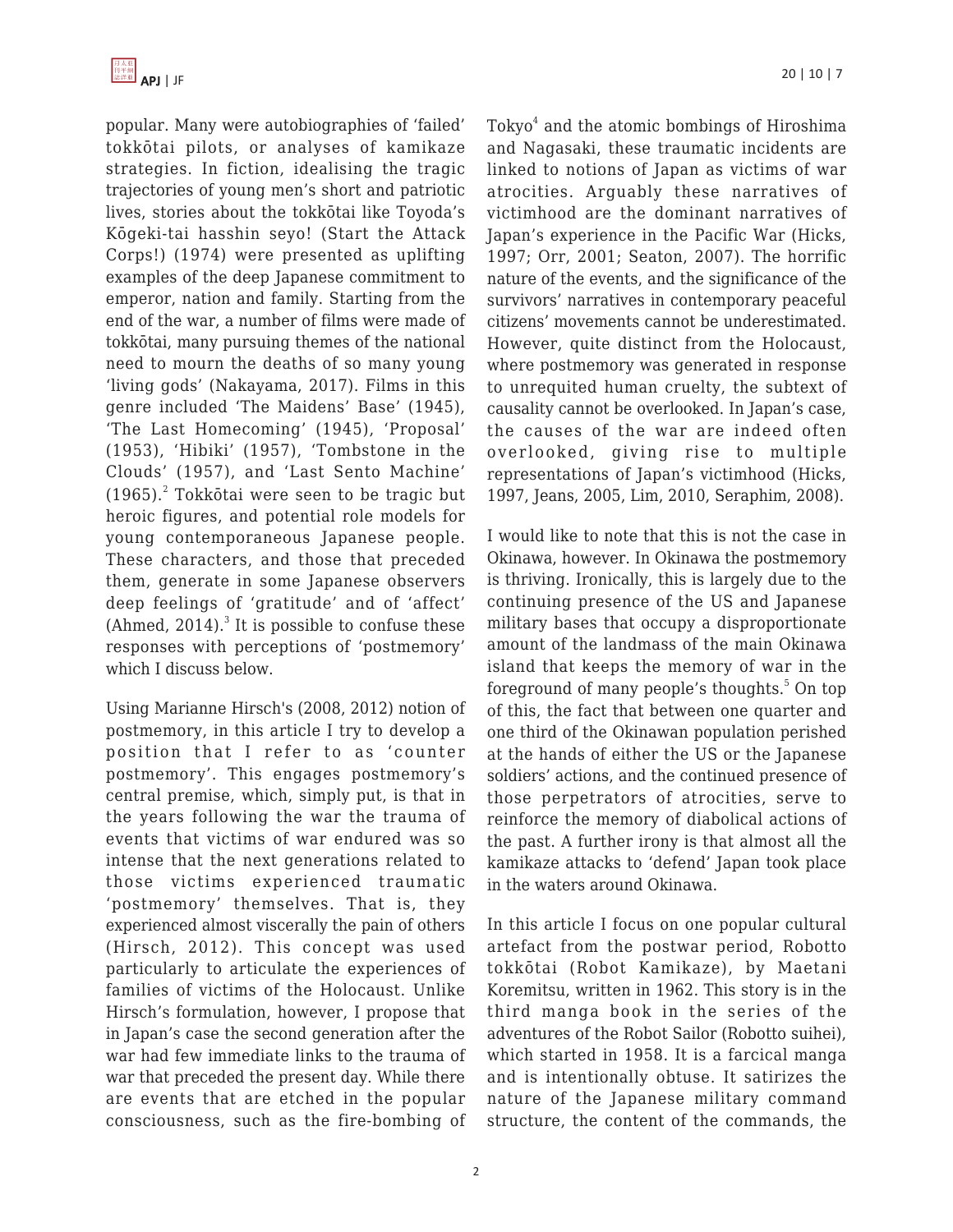chain of command and confuses the narratives of patriotism so dominant in literature about tokkōtai. In the example below, I look at the story that sees  $Robot^6$ , the lead character, transformed into kamikaze.

#### **Robotto Tokkōtai, the manga**

The author, Maetani Koremitsu (1917-1974) was a former propaganda artist for Tōhō, who was drafted into the Japanese military to serve in Burma in 1939 and was subsequently sent to China for the duration of the war. His bestknown manga series, Robotto Santōhei (Third Class Soldier Robot), is written in slapstickstyle, and centered around the character Robot, a third-class soldier. Included in this popular manga series (which was first published from 1955 to 1957, and later as a twelve-volume set from 1958), was Robotto Tokkōtai. It was intended to be a critique of war, and focused on a reluctant robot, who had been developed to become a super soldier for the Japanese Navy. $^7$  The manga was very popular into the 1960s, appearing in Weekly Shōnen Sunday, a manga omnibus aimed at Japan's youth from 1962 to 1965.

Robot tries to help his humans as much as possible, but often doesn't function as well as he should. However, he is largely indestructible. This leads him to take on the enemy in unpredictable ways. He also has a profound sense of the ironic, and a need for self-preservation, two character traits that were not desirable in a 'super soldier', nor indeed in any Japanese service personnel.



**Fig 1. The title page.**

In Robotto tokkōtai, the story picks up from Maetani's previous manga, in which Robot has survived after being given a 'crash course' (pun intended) on how to fly an airplane. His mission to attack an American ship in a biplane armed with a number of bombs is farcically unsuccessful as he has not mastered how to fly the plane, and he has crash landed in the ocean near an island in Guadalcanal Province in the Solomon Islands. He considers committing suicide but realizes it is impossible to cut himself as his steel belly will not allow that to happen. So, he decides to return to the ship. He 'borrows' an enormous basin used to wash clothes from natives on the island (portrayed as big lipped, wide nosed and dark) and paddles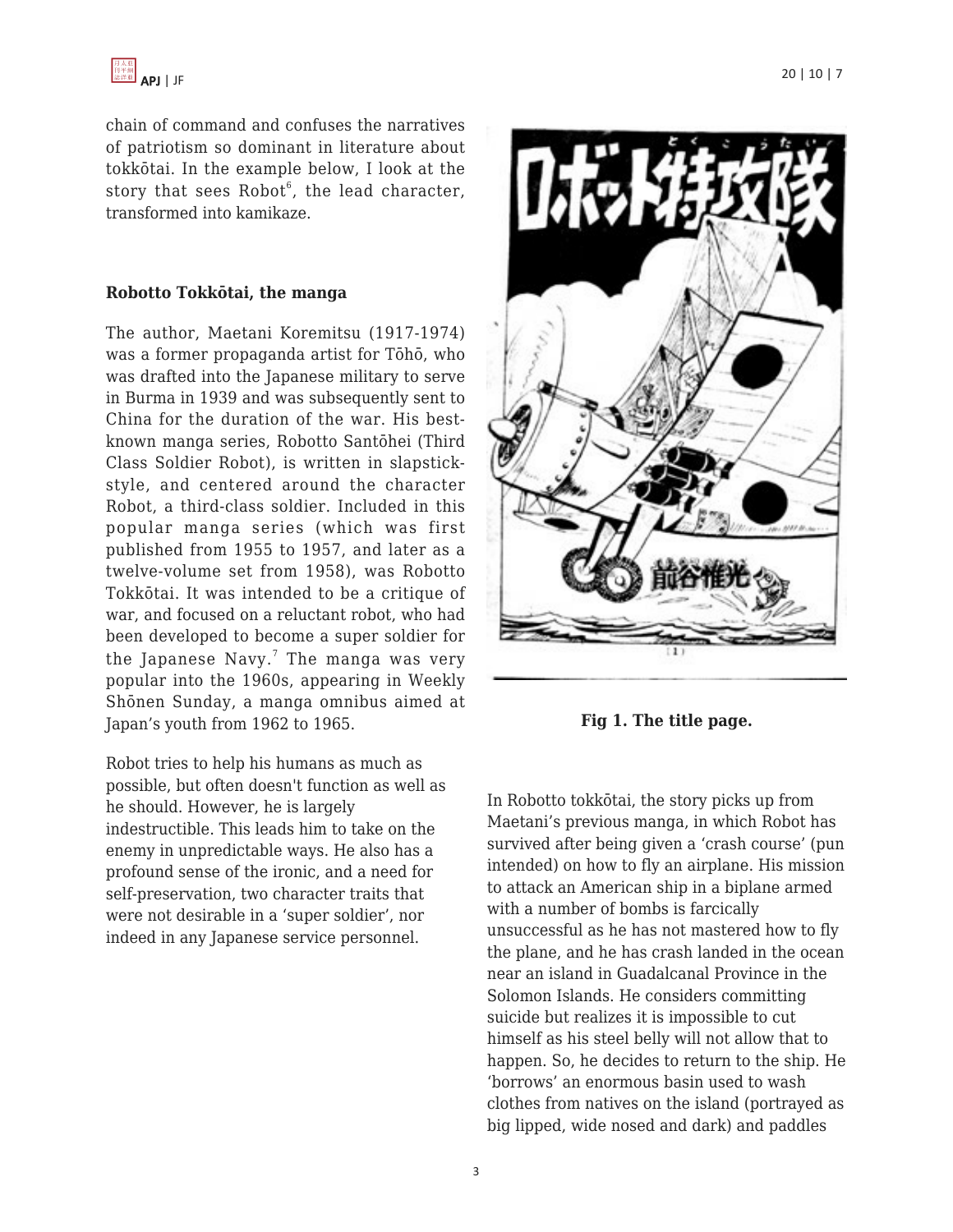

back to Japanese shipping lanes in the Pacific. The natives shout at him to return the basin, but he says he'll return it after the war is over.



**Fig 2. Robot steals the basin to return to his ship.**

His captain welcomes him back to the ship, asks him how he got back, and reprimands him for losing his airplane. He then tells Robot about the new strategy being developed by Tokyo – that of the Special Attack Forces, this time specifically for the Navy. Robot asks him what exactly that is:

'It is when a Navy sailor attaches a torpedo to a midget submarine and drives it into the hull of an enemy ship, killing himself and destroying the ship,' the captain tells him.

'Really??? What are you saying?' replies Robot, 'what kind of idiot would do that?'

'It's you sailors who will!' the captain replies.

'That's shocking!'

'You'll be treated as heroes and War Gods!'

'Outrageous!'

'There are heaps of other sailors who are keen to do such things,' Robot points out to the Captain.

'Don't talk such rubbish,' one of the other sailors replies.

The captain looks at the other sailors and says, 'You all want to become War Gods, don't you?'

'This is not a joking matter!!' they yell out, shocked, in unison.

The captain is mightily angered. 'Inexcusable! You should all be prepared to lay down your lives for the sake of the nation.'

Because they are all so reluctant to go to certain death, his first officer proposes they play rock paper scissors with the other sailors to decide who will be the skipper of a new midget submarine in the Special Attack Forces. Robot loses.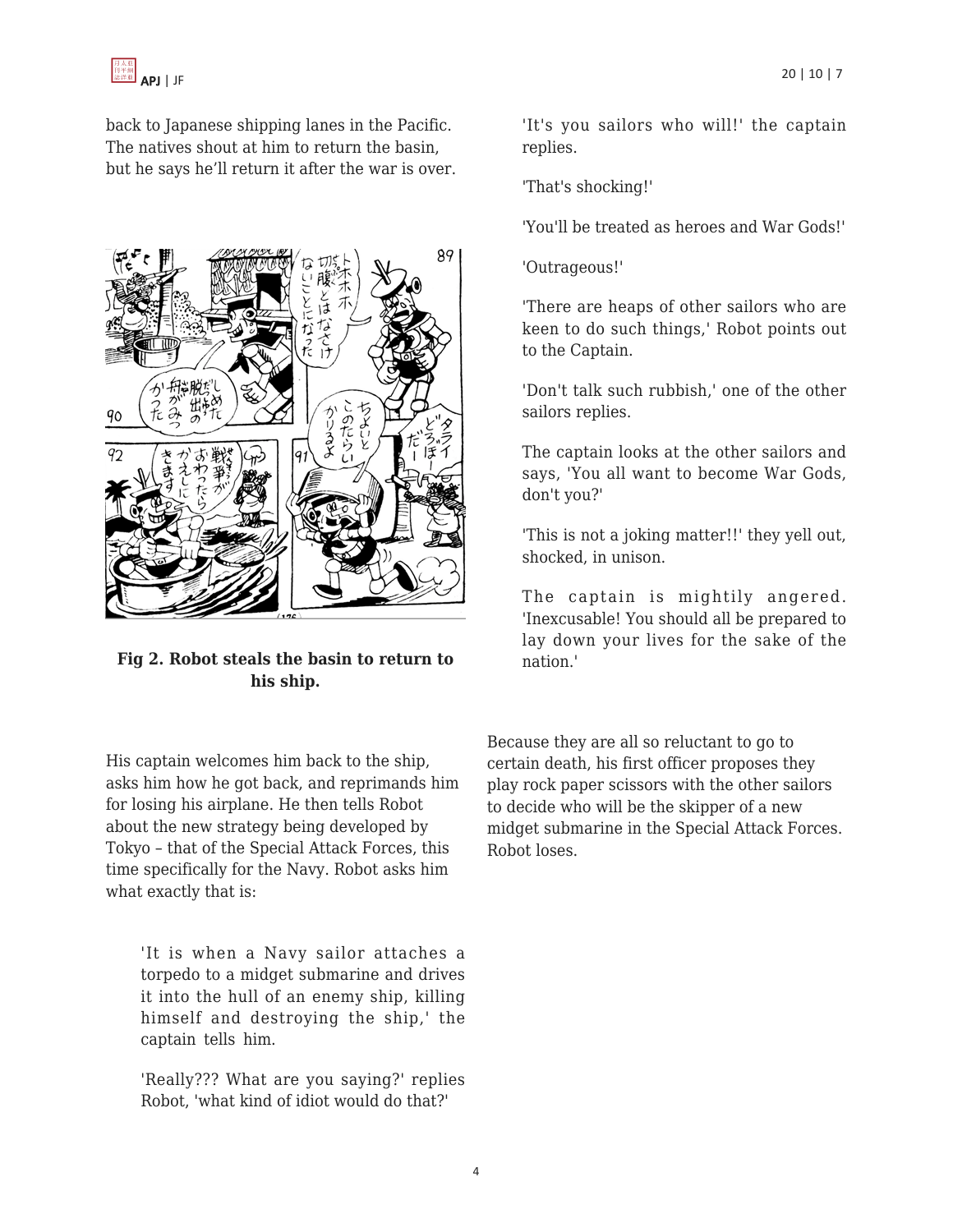

**Fig 3. Robot loses at 'rock, paper, scissors'.**

'It's always me with my head in the noose,' he laments as he's shown the midget submarine he will pilot with the torpedo attached. It's labelled 'Hissatsu' – Deadly Skill. 'When your mission has been successful, you will become a war god,' the captain tells him. Unconvinced, Robot boards the submarine and leaves the ship. As he heads out to sea, Robot says he hopes that he doesn't get lost at sea.

After some time searching for enemy ships, the sub breaks down and stops in the water. He sees an enemy ship in the vicinity, and he tries to move the submarine away from it by jumping over the back and swimming it away from the path of the ship. The ship spies his midget submarine as he tries to flee. He dives underwater to escape. A nearby fish remarks that this is behavior unbecoming for a tokkōtai.



# **Fig 4. Robot's submarine breaks down and he is fired upon by the enemy.**

After Robot has swum away, the enemy ship fires at him, sinks his submarine and continues on its way, but runs over the wreck of the mini submarine with the torpedo still attached to the hull. The resulting explosion sinks the enemy ship.

From a distance the captain of his ship sees the explosion and assumes that it is Robot doing his job as kamikaze. 'He has made the ultimate sacrifice for us all and destroyed an enemy ship,' he says observing the action through binoculars.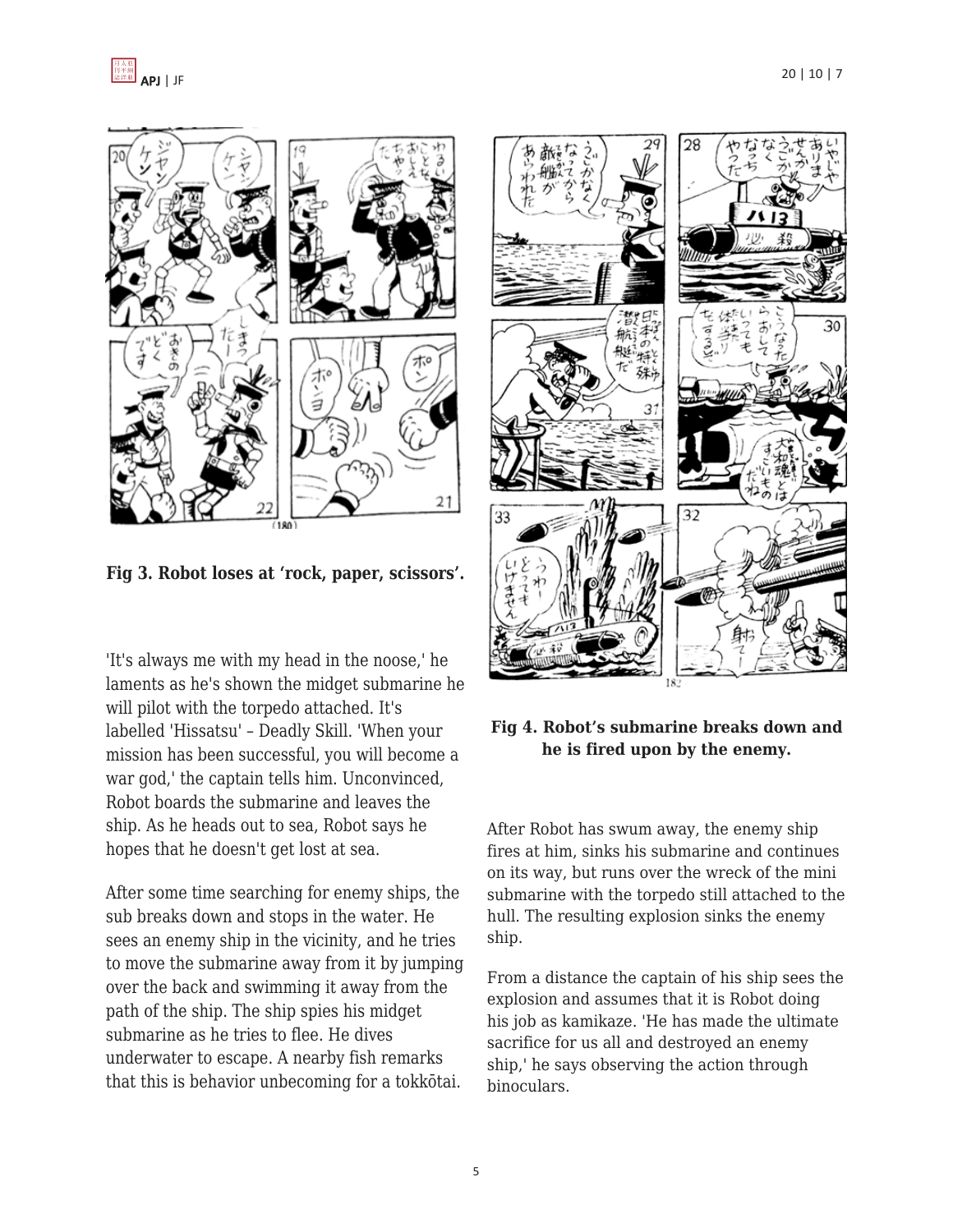

# **Fig 5. The enemy ship destroyed, the captain comments on what a great job Robot did.**

'What an excellent job,' the captain says as they steam over to observe the wreckage up close. 'I think it's amazing that the tokkōtai plan worked so well.'

'However, I'll miss Robot, even though I know he has now become a War God.'

'He'll be promoted to 2nd Lieutenant along with his promotion to War God.'

Hearing this from the water, as he clings to some wreckage, Robot says, 'Can't say I'm unhappy with that'.

He launches himself from the water, a big grin on his face, 'Captain, you weren't lying when you said I'd made 2nd Lieutenant, were you?'



# **Fig 6. Robot launches himself from the water to the shock of the captain.**

The Captain is shocked – Good lord, it's the ghost of a War God!'

'No, I'm not a ghost – see I have real legs. I just want to be a 2nd Lieutenant, like you said'.

'I can't say strongly enough what a great job you did, so we need to support you.' the captain says.

The petty officer realizes that Robot is now his superior, and Robot soon puts him to work scrubbing the deck. 'I think I'm going to hate the Navy from now on,' the petty officer says.

#### **Commentary**

This episode of Robot mocks the military strategy of self-sacrifice. Robot's cavalier and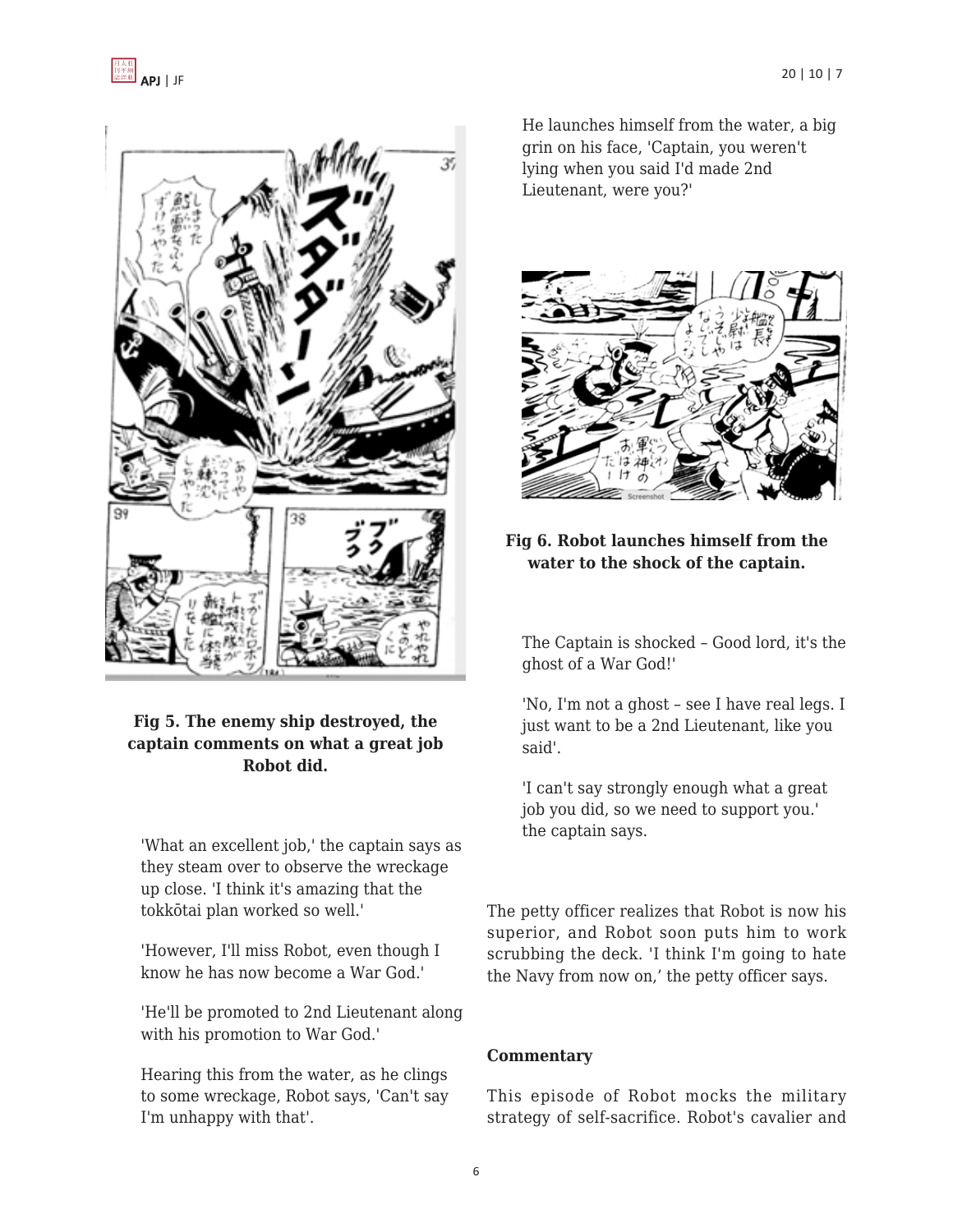self-centered attitude, generated through his superhuman status, the notion of war gods, and the importance of sacrifice are themes central to the dialogue. There is little respect for the ideas of the state in producing 'tragic hero' soldiers who die for the nation in this manga. This was in contrast to many of the manga focusing on triumphant narratives that appeared in the late 1950s and 1960s, such as Tsuji Naoki's 1963 Zero-sen Hayato (Hayato the Zero Pilot, 1963) and Sagara Shunsuke and Sonoda Mitsuyoshi's Akatsuki Sentōtai (Dawn Combat Unit, 1967). Nakar (2003) has written extensively on the theme of triumphalism in such manga of this period, focusing on the exploits of pilots and their strategies to defeat the enemy.<sup>9</sup>

The characterization of Robot as an indestructible being, sent to die for the sake of the nation, which of course he is unable to do, is irony played large in Maetani's writing. Whether this irony was readable by junior high school students who presumably constituted the readership of this manga is unknown.<sup>10</sup> However, looked at from more than 75 years after the war it is hard to imagine that a current audience would overlook this irony.

By focusing on the robot's unswerving selfinterest, Maetani is able to set him up as a character who is in complete opposition to contemporaneous values of what it meant to be both a Japanese soldier and a kamikaze. $11$  The robot's aim is to be promoted to 2nd Lieutenant, but again the irony is that the promotion to 2nd Lieutenant is only possible if the kamikaze died in the attack. In other words, it was to be a posthumous award, with the implications that the family of the dead officer would be taken care of by the Japanese state. Of course, Robot does not have a family, so there would be no beneficiaries of his death. It is the immediate, present award of this promotion that motivates Robot to leap aboard the ship, even as the captain exclaims he is the 'ghost' of a war god.

Simply expressed, Robot could be a metaphor for contemporary (1960s) Japanese society; self-centered, self-interested, and largely solipsistic. His existential focus on comfort and survival would reinforce this perspective and is clearly at odds with the attitudes of those who experienced the trauma and desperation of Japan's military at the end of the Pacific War.

In the above context, Maetani's personal experience as a soldier in China and Burma from 1939 no doubt influenced his writing and illustrating style. His criticism of the military leadership was outspoken, and Robot became the vehicle for this dissatisfaction. Underscoring all the above farcical storyline and characters is his notion that war is not glorious at all. It is presented as bureaucratic and ineptly conducted. The sailors are all suitably reluctant to voluntarily sacrifice themselves for the nation. In particular, the message that the Japanese military was incompetent on multiple levels, regardless of their technical capacity (to design a super robot!), suggests that Maetani was committed to lampooning the folly of fighting a war that could not be won with the resources available. Moreover, using Robot in his metaphorical role as a wannabe kamikaze (who didn't want to be kamikaze) demonstrates his disenchantment with the idea that there was anything noble about the way life was sacrificed for the nation during the war.

Perhaps too it is worth noting that while Robot was primarily an ironic invention who served a metaphorical purpose for Maetani, he could also be perceived as a fragile and ephemeral character. As something made of metal his life as a sailor was inevitably a limited one – his 'indestructible' nature notwithstanding – as salt and salt water are inimical to the metal of which he was constructed. In this context he may also be seen to represent the ephemerality of the Japanese military at large – certainly the Navy.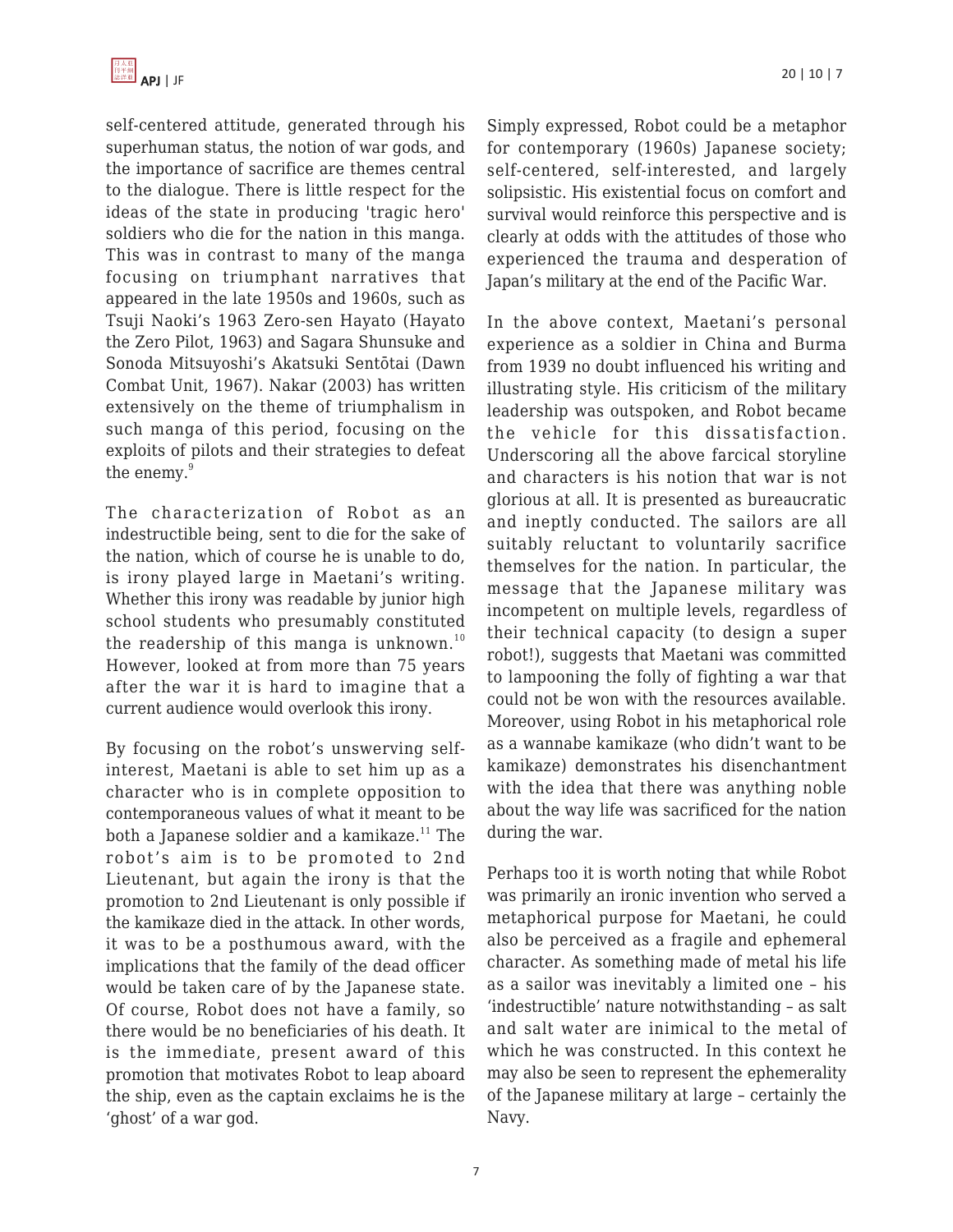#### **Postmemory and its antithesis**

Marianne Hirsch (2008) proposed that in the case of the Holocaust, the generation once removed from the experience of war was so closely linked through photography, trauma and emotion that the term 'postmemory' could be used to describe what it was that this generation experienced.

I see it [..] as a structure of inter- and trans-generational transmission of traumatic knowledge and experience. It is a consequence of traumatic recall but [..] at a generational remove (2008: 207).

There is a sense that war and memory are linked so powerfully through the experiences of families, friends and others close to the succeeding generation that it is as though the new generation actually experiences the trauma of the Holocaust on a personal level. What Susan Sontag (2003) calls 'the pain of others' can be seen also as the (referred) pain of the new generation. That is, the new generation experiences the pain of war vicariously, but in close emotional proximity to the actual pain of those who were victims of the violence.

As Hirsch states, 'at stake is precisely the "guardianship" of a traumatic personal and generational past with which some of us have a "living connection" and that past's passing into history' (2008: 104). It is this transformative effect, or literally the 'affect' of the transformation that is the focus of Hirsch's approach to understanding and then learning from the violence that was precipitated by the Holocaust. This struggle to understand the inhumanity of the actions taken by Nazi Germany against Jewish people underscores the attempt to define 'postmemory'.

Although it may be drawing a long bow to link memories of Japan's military aggression with discussions about the Holocaust (see Sakamoto, 2015 and Fukuma's 2019 critique of such approaches), arguably in Japan the experiences of victimhood which followed the firebombing of Tokyo and the atomic bombings of Hiroshima and Nagasaki could be seen to have similarly recurrent nightmarish connotations (Kitamura, 2010, Jeans, 2005, Takenaka, 2016). The circumstances in Okinawa where so many civilians perished at the hands of both the US and their own Japanese 'protectors' could also be seen to have generated postmemory within the Ryukyu archipelago (Allen, 2002, Cook and Cook, 2002, Kitamura, 2010). However, there remain significant lacunae that are unspoken: in Japan's case the US bombings were in response to Japanese decisions taken at the highest level to provoke the US to enter World War 2—and Japanese terror bombings of Chinese cities, in particular Chongqing. The situation on Okinawa was pre-empted on a similar basis. That is, Japan had pushed the US to enter the war and a military response was inevitable (though the Japanese cruelty directed towards Okinawans was more difficult to rationalize).

The Holocaust, which was perpetrated systematically and without provocation against the Jewish people by the Nazis and indiscriminately conducted against all Jewish people in the attempt to commit genocide, generated entirely different modes of experience and recollection from those engendered by the memories of kamikaze warfare in the last-ditch effort to protect the Japanese homeland (while simultaneously sacrificing Okinawa). Moreover, while for those survivors of Auschwitz and other death camps in which Jews were slaughtered by Nazis it is entirely legitimate to recall, retell and attempt to redress the violence meted out against them, in the case of Japan's experience in war it is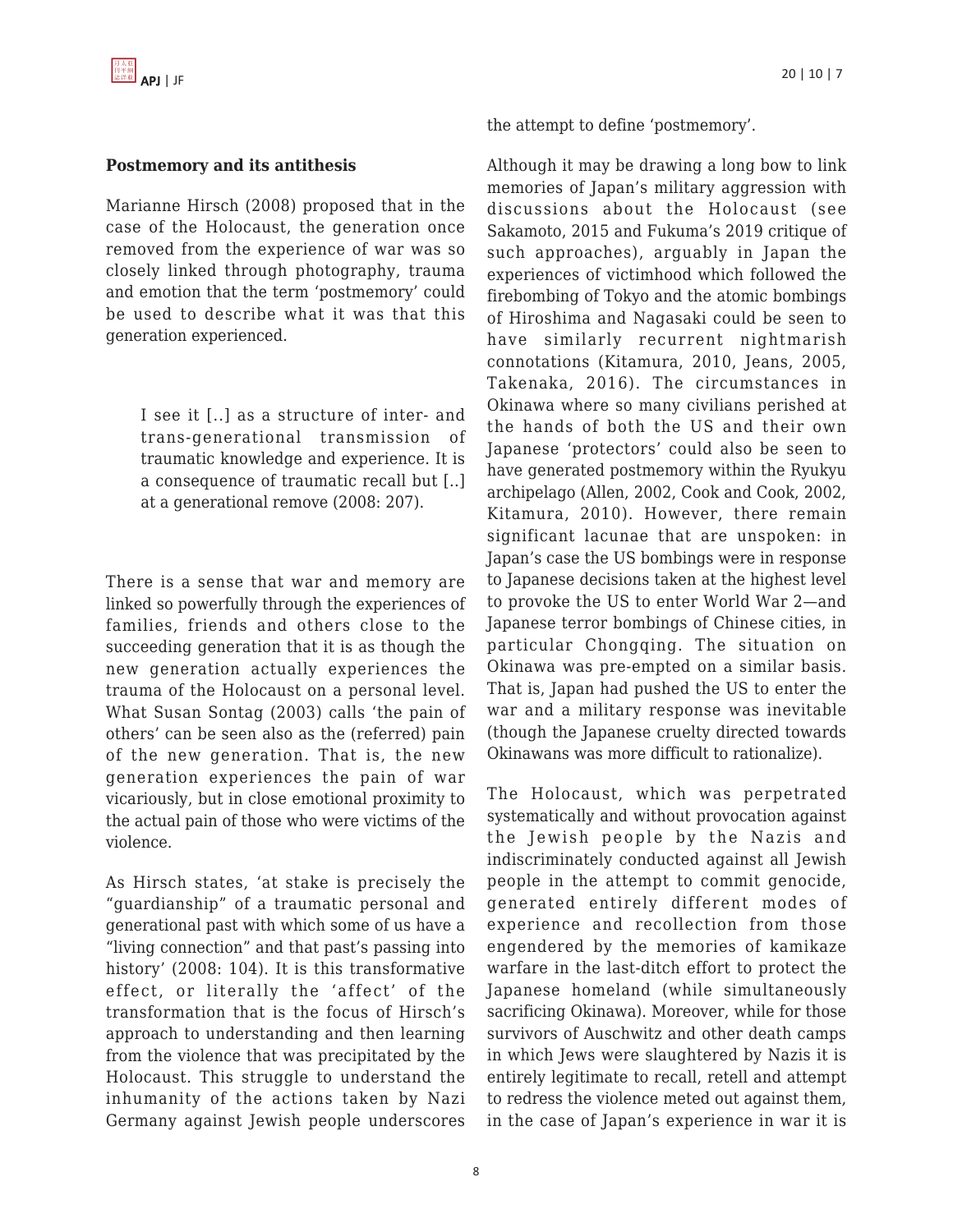

#### more difficult.

For the purposes of this article, the case of the kamikaze is employed to provide an alternative model of remembering to the idea of postmemory. Although many Japanese, conspicuously including former Prime Ministers Koizumi Junichirō and Abe Shinzo, $12$  have lionized the tokkōtai as shining examples for Japanese youth to follow, the reality of being tokkōtai was not as noble as it was made out to be by recent politicians. In fact, it was, unsurprisingly, decidedly traumatic (Furuta, 2014). Pilots were not given choices about whether to volunteer or not (Ohnuki-Tierney 2002, 2010). Those who were sent on missions were often very young, some as young as 17 years old. There were even Korean colonial subjects recruited to die for the Japanese Empire.

In the manga analyzed here, Robot is the 'antihero' hero, $13$  a role he invariably plays throughout this manga series. He embodies the antithesis of what was regarded as the ideal tokkōtai. He cared not at all for the nation, nor for his fellow crewmates, nor did he display valor, or indeed enthusiasm for his impending and inevitable demise. He resisted the urge to actually self-destruct in his final act against the enemy. But he enthusiastically received the 'posthumous' promotion and the relief from the menial duties he had conducted before he lost the 'rock paper scissors' contest that led to him becoming tokkōtai. In short, he is the antitokkōtai.

Unlike the character of Tetsuwan no atomu (Astro Boy), a manga series written between 1952 and 1968 by the 'father of Japanese manga', Tezuka Osamu,<sup>14</sup> Robot is a character with built-in flaws (and potentially an inevitable trajectory towards rusting and irrelevance) and no chance of redemption. And while he is mechanical and a constructed creature, at the same time he is seen as ultimately (and

ironically) human in his foibles and weaknesses. Indeed, he is perceived as a being who is more flawed than the humans he associates with.

It is this separation from the historical narratives that were being generated in the 1960s about the war that makes his position so interesting as a counter postmemory figure. While Hirsch has emphasized the trauma of war and memory, Robot epitomizes the ridiculousness of war and amnesia/memory. Some have written about how they, personally, are moved by the postmemory of experience through the affective process of humanizing<sup>15</sup> the subject of the tokkōtai pilots at museums like Yūshukan in Yasukuni Shrine in Tokyo (Sakamoto, 2015).<sup>16</sup> Currently, however, this is not the second generation after the war. Indeed, more than 75 years after the war this is now four generations removed from the actual fighting. And it is important to acknowledge that the positionality of today's observer is informed by a plethora of materials – novels, films, television programs, manga, and sites of memorialization of kamikaze such as the Chiran Peace Museum for Kamikaze Pilots – available in the popular cultural domain that reinforce the sentimentality of such readings of the 'cherry blossoms'.<sup>17</sup>

The approach of Maetani, with his highly cynical reading of the nature of war, the pointlessness of self-sacrifice, and the relentless self-interest of Robot in his efforts to make his life more comfortable offer an alternative interpretation of the trope of selfsacrifice for the state. This interpretation is a counter postmemory approach. As Standish has demonstrated convincingly, the tragic hero in Japanese cinema was a recurring motif in films about the kamikaze in the 1950s and 1960s (2000:79). Robot categorically was not a tragic hero. Rather than relying on the emotional emptiness of calls to celebrate the selfless actions of young men, called on by the state to die in the call of duty (the notion of individual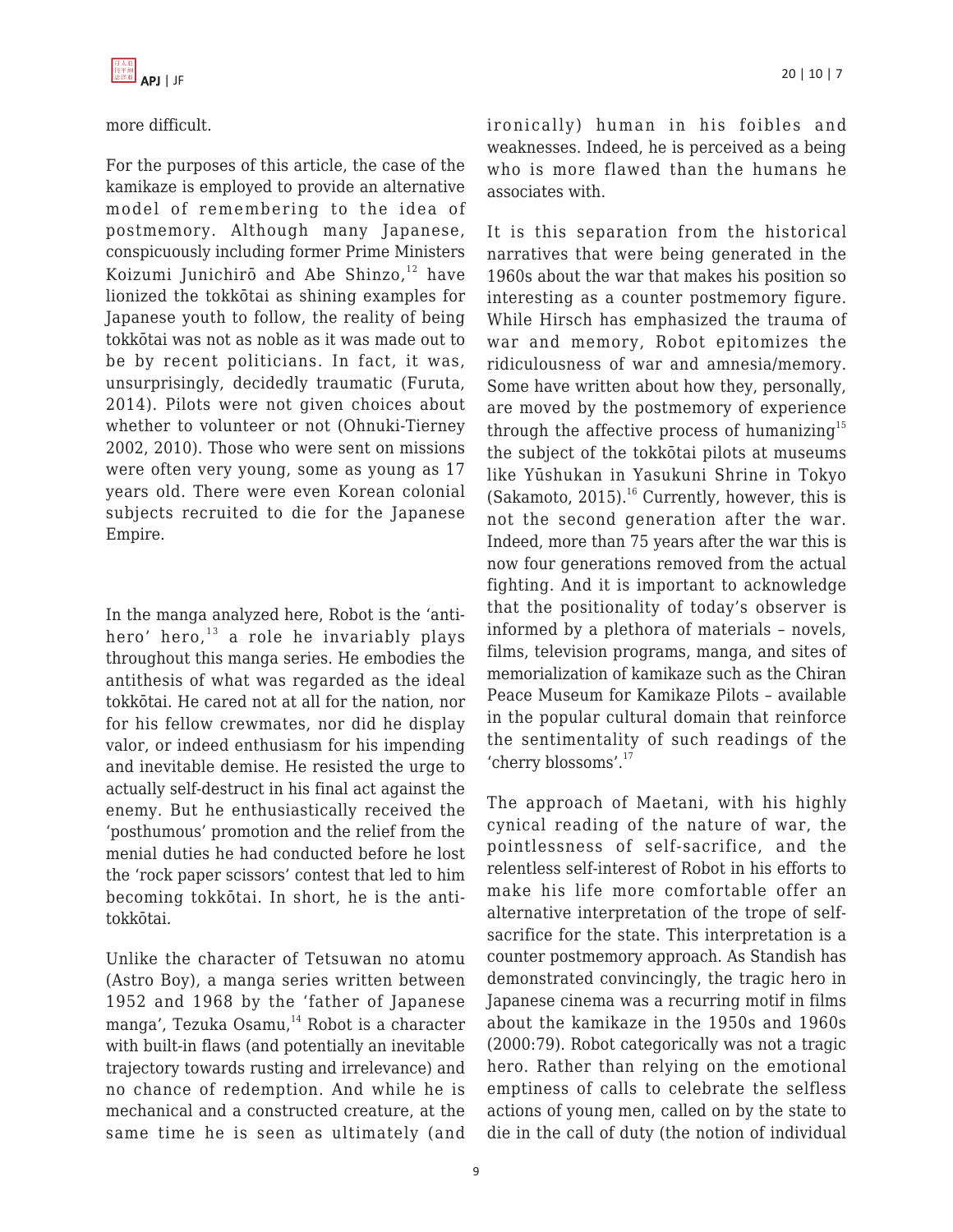sacrifice for the larger good), as described by Standish (2000), in this instance Robot's selfserving attitudes, his views on the futility of war and the pointlessness of sacrifice for the state inform the overall position that war is simply stupid.

It is relevant to point out at this juncture that in the 1960s many also shared Maetani's view that the sacrifice of kamikaze was a pointless enterprise. While there is a powerful conservative tendency to apotheosize the role of the kamikaze, there was, and remains, considerable doubt over the integrity of the strategy.<sup>18</sup> As Maetani's Robot demonstrates, the senselessness of sacrifice is not something that can be glorified, but instead is something to be angry about. It is the end of sense and the beginning of nonsense. It is also quite literally the beginning of the end. $19$  And it is Robot who can point these human weaknesses out to the readers, who might still be in some doubt about the sacrifices of their forebears.

These unspoken views, inferred through the story, stand in strong contrast to the narratives of sacrifice produced at sites like the Chiran Peace Museum for Kamikaze Pilots or Yūshukan, which may well be relying on the idea of emotional connectedness or even affect to generate a sense of postmemory (Allen and Sakamoto, 2013, Fukuma, 2019, Perkins, 2011, Sakamoto, 2015, Seaton, 2019). However, the chimerical nature of this phenomenon, reproduced in many forums after the war – in film (Yamazaki Takashi's Eien no zero (2013), and Furuhata Yasuo's Hotaru (2001), for example), in books, manga and television dramas – has generated intense criticism from both surviving kamikaze pilots and trainees and from Japan's former enemies, in particular China.

In the 1960s the Japanese state—and society at large--continued to distance itself from historical narratives of war that included any actual Japanese combat. At the same time, as we have seen, the kamikaze were becoming important 'tragic heroes' in popular culture in the 1950s and 1960s (Standish, 2000), a position that has continued into the present day. There were also a significant number of manga writers who contributed to the genre, many writing in the 'tragic hero' mode. $20$  Yet writers like Maetani were able to cast into doubt the need for the development of postmemory with respect to the tokkōtai. In the 2010s Prime Minister Abe may have been 'moved' by the film, Eien no zero and may have held tokkōtai in the highest esteem (possibly thanks to his father being a trained kamikaze who never flew a mission<sup>21</sup>), but not all writers in the years one generation removed from the war were of the same opinion, it appears.

There is no doubt that millions of Japanese experienced trauma, sacrifice, starvation, death, injury and humiliation during the years from 1931 to 1945. But in arguing for a case of postmemory in the eyes of the postwar generation, particularly with respect to kamikaze, there is a real problem with perspective. As the US Occupying Army and subsequently the state effectively removed any official glorification of Japanese military actions during the long war, state-sponsored memorialisation of war was confined to memory of the acts which led to victimhood or acts in which the enemies were removed from the narrative (Allen and Sakamoto, 2013, Bukh, 2007, Buruma, 1994, Cook and Cook, 2002). In embracing the role of the victim, when Japan was so actively also the perpetrator of many crimes against humanity, the concept of 'postmemory' is at best 'post-partial memory' and more likely 'post-amnesia'.

In the late 1950s and early 1960s, Japan's popular culture began to reflect a groundswell of thought that was highly critical of the nature of war. $22$  This cynicism about war, and the characterization of war as something that was deeply flawed and pointlessly self-destructive was portrayed in Robotto tokkōtai. It provides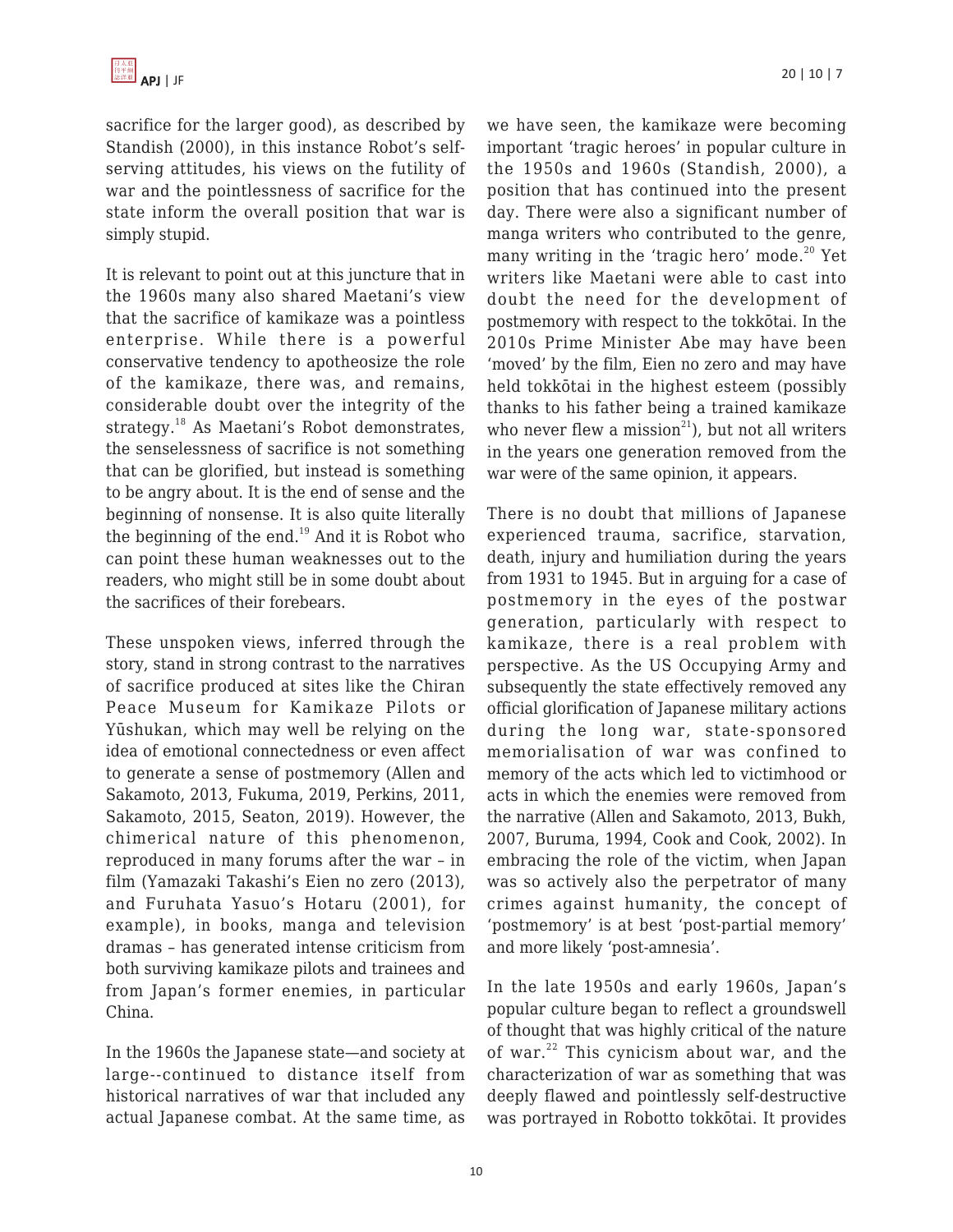an alternative narrative to that of the 'noble' kamikaze, and effectively counters any claims that suicide bombers should be memorialized in ways that conform to Hirsch's conceptualization of the transmission of trauma across generations. It is difficult to accept that there is much in common between the victims of the Holocaust and the young pilots who accepted the command to visit destruction on US, British and Australian naval personnel through self-destructing, even if it was to attempt to save their nation.

#### **Conclusion**

After the end of four years of a 'horse loose in the hospital' $^{23}$  where we have seen the hastening of the end of truth through Donald Trump's 'legacy of lying', $24$  Robot arguably epitomizes a truth that is absent from much story-telling about Japan's involvement in the Pacific War. From this author's perspective, discovering Maetani's refreshingly cynical reading of war in the 21st century has been engaging, challenging, and most of all counterpostmemory in the sense that it is not directly about the trauma of war. Robot is a farcical and ridiculous caricature of the idealized kamikaze; he is selfish, cowardly, disinterested in the nation, anti-hierarchical, insolent, disrespectful, and disobedient. In the sense that war is traumatic, and that there is a series of linkages between the past and the present, reinforced by images, stories, photographs and popular culture, it is arguable that Japan's experience with kamikaze can be seen as part of the 'affective economy' (Ahmed 2004, Sakamoto 2015). But there is little doubt that the approach of Maetani, irreverent as it may appear, is attempting to move beyond this affect, and towards an interpretation of war that challenges the notion that kamikaze fighters were somehow pure and untarnished victims of the cruelty of war itself. Rather he sees them as a consequence of the system that invented, then manipulated them into dying in such large numbers for the emperor and nation.

Robot, then, is the antithesis of what war is about for many apologists of the actions of the Japanese elite in the Pacific War, as expressed in numerous privately-run museums and sites of memory in Japan, like Yushukan in Tokyo, or the Peace Museum for Kamikaze Pilots in Chiran. His position is also evidence that there were those in the 1960s whose views were highly critical of the actions of the military during the war. And his story stands in juxtaposition to those who promote Japan's reinvolvement in political and military actions overseas, a course that was relentlessly pursued by former Prime Minister Abe.

In an era of post-truth, dominated by populist and revisionist readings of history and current events, Robot stands out as a surprisingly truthful, if potentially controversial character, in the sense that his position is in contradistinction to right wing readings of the role of kamikaze. Unmasking the war as farce, his role, while superficially that of the clownish 'anti-hero hero', is also to be an adept critic of kamikaze as figures of postmemory. His honest engagement with the often mendacious narratives that have dominated memory of the kamikaze role in the Pacific War sits uncomfortably with the seemingly endless homages to tokkōtai that inform much wartime nostalgia in many parts of Japan today.

#### **References**

Ahmed, Sara. 2004. "Collective feelings: or, the impressions left by others." Theory, Culture and Society, 21 (2): 25–42.

Allen, Matthew. 2002. Identity and Resistance in Okinawa, Lanham: Rowman and Littlefield.

Allen, Matthew and Sakamoto Rumi. 2013.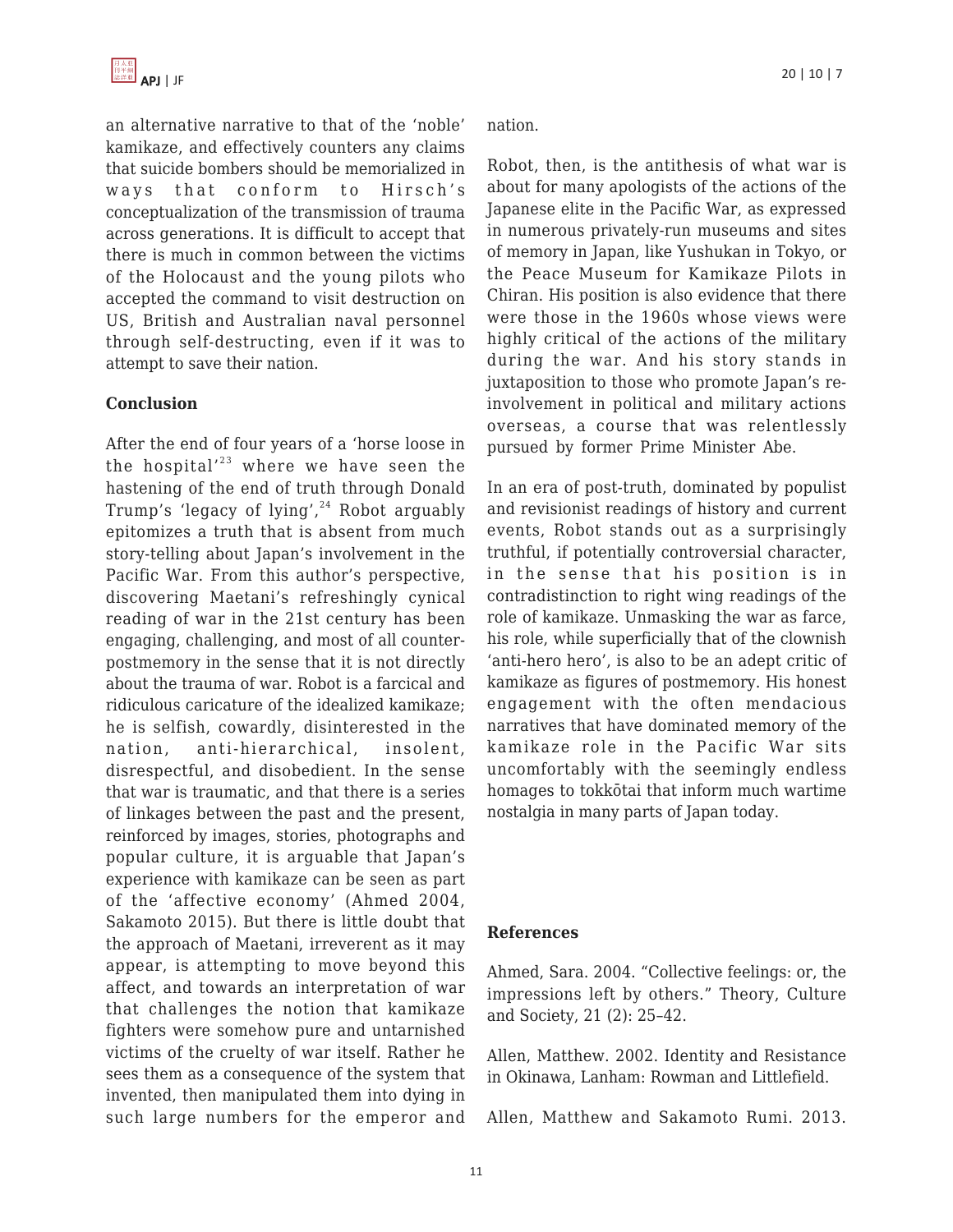

"War and Peace: War Memories and Museums in Japan." History Compass, 11 (12):1047-1058.

Bukh, Alexander. 2007. "Japan's History Textbooks Debate: National Identity in Narratives of Victimhood and Victimization." Asian Survey, 47 (5): 683-704.

Buruma, Ian. 1994. The Wages of Guilt: Memories of War in Germany and Japan. New York: Farrar, Straus, and Giroux.

Cook, Harako, and Cook, Theodore. 2003. "A Lost War in Living Memory: Japan's Second World War." European Review, 11 (4): 573-593.

Dower, John. 1986. War Without Mercy: Race and Power in the Pacific War. New York: W.W. Norton.

Dower, John. 1999. Embracing Defeat: Japan in the Aftermath of World War II. New York: W.W. Norton.

Figal, Gerald. 2012. Beachheads: War, Peace, and Tourism in Postwar Okinawa, Lanham: Rowman and Littlefield.

Frühstück, Sabine. 2017. Playing War: Children and the Paradoxes of Modern Militarism in Japan, Berkeley. University of California Press.

Fukuma, Yoshiaki. 2007. Junkoku to hangyaku: "tokkō" no katari no sengoshi. Tōkyō: Seikyūsha.

Fukuma, Yoshiaki. 2019. "The Construction of Tokkō Memorial Sites in Chiran and the Politics of 'Risk-free' Memories." Japan Review, 3: 247-270.

Furuta, Ryō. 2014. Tokkō Sōseki no bijutsu sekai. Tōkyō: Iwanami shoten.

Hicks, George. 1997. Japan's War Memories: Amnesia or Concealment? Aldershot: Ashgate.

Hirsch, Marianne. 2008. "The Generation of

Postmemory." Poetics Today, 29 (1): 102-128.

Hirsch, Marianne. 2012. The Generation of Postmemory: Writing and visual culture after the Holocaust. New York: Columbia University Press.

Hosaka, Masayasu. 2005. "Tokkō" to Nihonjin. Tōkyō: Kōdansha.

Jeans, Roger. 2005. "Victims or Victimizers? Museums, Textbooks, and the War Debate in Contemporary Japan." The Journal of Military History, 69: 149-54.

Lim, Jie-Hyun. 2010. "Victimhood Nationalism and History Reconciliation in East Asia." History Compass, 8 (1): 1-10.

Lummis, C. Douglas. 2015. "Okinawa: State of Emergency." Asia-Pacific Journal: Japan Focus. Vol. 13, Iss. 8, No. 1.

Lummis, C. Douglas and Higa Tami. 2019. "Every day except Sundays, holidays and typhoon days, Okinawans confront the US military at Henoko, site of a planned new base." Asia-Pacific Journal: Japan Focus. Vol. 17, Iss. 8, No. 3.

McCormack, Gavan. 2016. "Japan's Problematic Prefecture – Okinawa and the US-Japan Relationship." Asia-Pacific Journal: Japan Focus. Vol. 14, Iss. 17, No. 2.

Maedomari, Hiromori. 2020. "Okinawa Demands Democracy: The Heavy Hand of Japanese and American Rule." Asia-Pacific Journal: Japan Focus. Vol. 18, Iss. 16, No. 4.

Maetani, Koremitsu. 1955-1957. Robotto santōhei. Tokyo: Kotobuki Shobo.

Miyamoto, Masafumi. 2006. "Tokkō" to izoku no sengo. Tōkyō: Kadokawa Shoten, 2005. Mori Shirō. Tokkō to wa nani ka. Tōkyō: Bungei Shunjū.

Nakar, Eldad. 2003. "Memories of Pilots and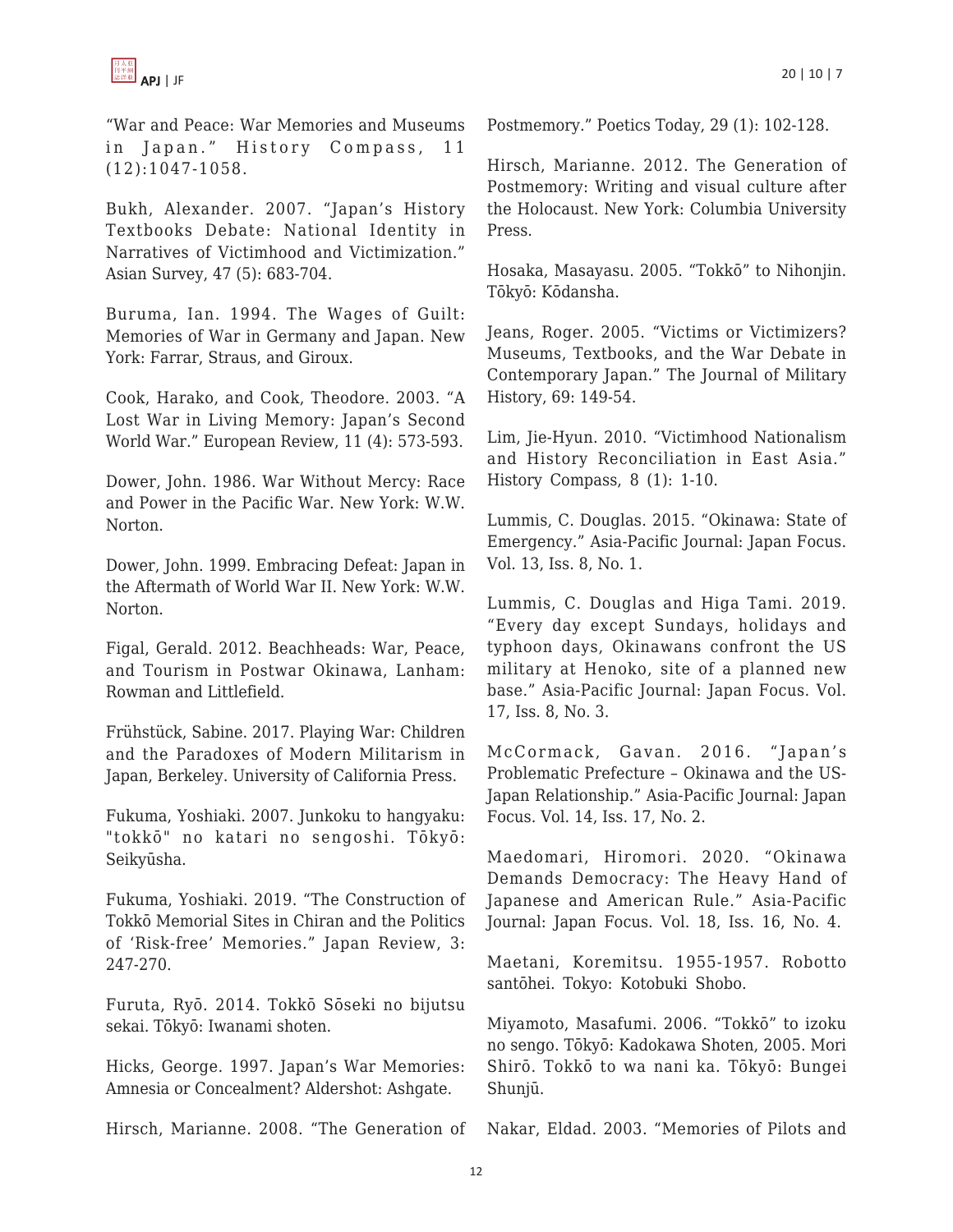

Planes: World War II in Japanese 'Manga,'" 1957-1967." Social Science Japan Journal, 6 (1): 55-76.

Nakayama, Hideyuki. 2017. Tokkōtai eiga no keifugaku. Hasien nihon no aitō geki. Tokyo: Iwanami.

O'Dwyer, Sean. 2010. "The Yasukuni Shrine and the competing patriotic pasts of East Asia." History & Memory, 22 (2): 147–177.

Ohnuki-Tierney, Emiko. 2002. Kamikaze, Cherry Blossoms and Nationalism: The Militarization of Aesthetics in Japanese History. Chicago: University of Chicago Press.

Ohnuki-Tierney, Emiko. 2010. Kamikaze Diaries: Reflections of Japanese Student Soldiers. Chicago: University of Chicago Press.

Orr, James. 2001. The Victim as Hero: Ideologies of Peace and National Identity in Postwar Japan. Honolulu: University of Hawai'i Press.

Ota, Masahide. 2000. Essays on Okinawa Problems. Naha: Yui Shuppan.

Perkins, Charles. 2011. "[Inheriting the legacy](http://www.japanesestudies.org.uk/articles/2011/Perkins.html) [of the souls of the war dead: linking past,](http://www.japanesestudies.org.uk/articles/2011/Perkins.html) [present and future at the Yūshūkan."](http://www.japanesestudies.org.uk/articles/2011/Perkins.html) Electronic Journal of Contemporary Japanese Studies.

Sakamoto, Rumi. 2015. "Mobilising affect for collective war memory: kamikaze images in Yushukan." Cultural Studies, 29 (2): 158-184.

Seaton, Philip. 2007. Japan's Contested War Memories. London: Routledge.

Seaton, Philip. 2019. "Kamikaze Museums and Contents Tourism." Journal of War and Culture Studies, 12 (1): 67-84.

Seraphim, Franzisca. 2008. War Memories and Social Politics in Japan: 1945-2005. Cambridge Mass: Harvard University Asia Center.

Sheftall, Mordecai G. 2005. Blossoms in the Wind: human legacies of the Kamikaze. New York: NAL Caliber.

Sontag, Susan. 2003. Regarding the Pain of Others. New York: Farrar, Strauss and Giroux.

Standish, Isolde. 2000. Myth and Masculinity in the Japanese Cinema: Towards a Political Reading of the 'Tragic Hero.' Abingdon: Routledge.

Takenaka, Akiko. 2016. "Japanese Memories of the Asia-Pacific War: Analyzing the Revisionist Turn Post-1995." The Asia-Pacific Journal, vol. 14, iss. 20, no. 8, 2016.

Takeyama Yu. 2001. Hotaru. Tokyo: Toei.

The Asahi Shimbun.2010. "The Great Tokyo Air Raid and the Bombing of Civilians in World War II." The Asia-Pacific Journal: Japan Focus, vol. 11, iss. 2, no. 10.

Toyoda, Minoru. 1974. Kōgeki-tai hasshin seyo! Tokyo: Mainichi Shinbunsha.

Van der Does Ishikawa, Luli. 2015. "Contested memories of the kamikaze and the selfrepresentation of Tokkōtai youth in their missives home." Japan Forum, 27 (3):345-379.

This article is a part of **The Special Issue: Re-examining Asia-Pacific War Memories: Grief, Narratives, and Memorials.** See the Table of Contents [here.](https://apjjf.org/2022/10/ToC.html)

**Matthew Allen**, The Cairns Institute, James Cook University and an Asia-Pacific Journal Contributing editor. Matt is currently working on projects on war and memory in Okinawa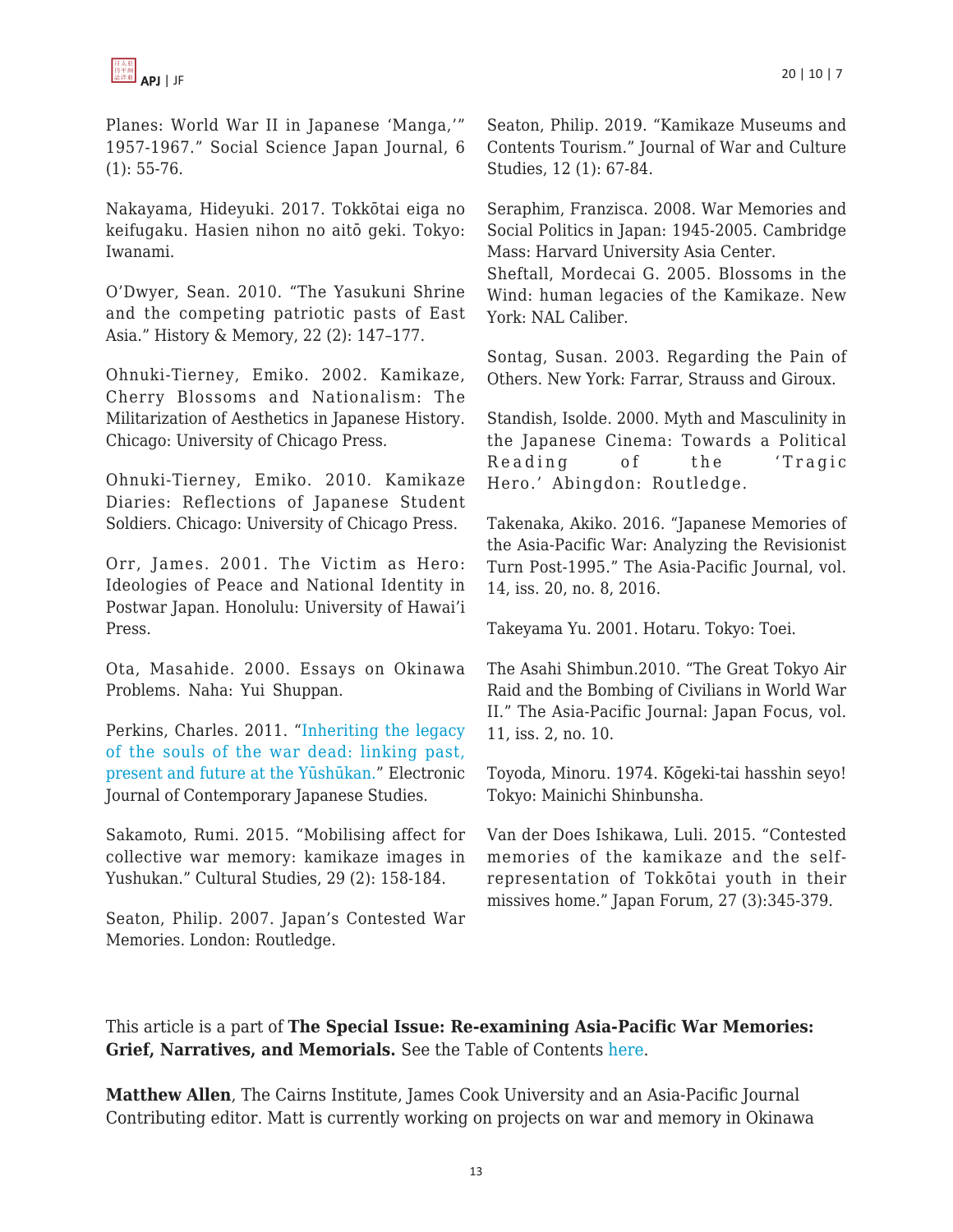

and in Japan. His most recent publications have been on popular culture and Japan (see below), and on war, memory and museums in Australia and Japan. Matthew Allen and *Rumi Sakamoto are the editors of [Popular Culture and Globalisation in Japan](http://www.amzn.com/dp/0415368987/?tag=theasipacjo0b-20)* (Routledge 2006) and *[Japanese Popular Culture](http://www.routledge.com/books/details/9780415827898/)*, a four volume collection for Routledge's Critical Concepts in Asian Studies (2014)*.*

# **Notes**

 $1$  Historical dramas. In particular I'm thinking here of the films of Kurosawa, whose tortured but ultimately vindicated heroes are able to endure great hardship for the sake of others – 'Sanshirō Sugata', 'Rashomon'. 'Seven Samurai', 'Yōjimbo', and '[Sanjurō'](https://en.wikipedia.org/wiki/Sanjuro) for example. <sup>2</sup> More recently in films such as *Hotaru* ('Firefly') (2001) and *Eien no zero* ('The Eternal Zero') (2013), there is emphasis placed on the conflicts between the love of family, country and duty. <sup>3</sup> In 2015 I reviewed the visitors' books in both Chiran (Peace Museum for Kamikaze Pilots) and Yūshūkan, and noted the large number of comments about these emotions felt by visitors in response to exhibits of kamikaze.

4 See, for example The Asahi Shimbun Culture Research Center's report in Japan Focus, 2010. <sup>5</sup> These factors, plus the ongoing protest movements directed at Tokyo and Washington to remove the bases from Okinawa, have seen the transmission of the events of the last year of the Pacific War through the generations. It should be noted, though, that for the purposes of this article Okinawa holds a unique position within Japan, and its case is somewhat different to the rest of the archipelago for a number of reasons: its highly varied ethnicity and multiple languages and dialects, its idiosyncratic history and its late nineteenth century incorporation into larger Japan, the long term discrimination by the mainland against Okinawans, the presence of the US and Japanese military bases, and the extreme sacrifice called for in defence of the mainland in 1945 to mention just a few. There are many works available on protests, identity and conflict within Okinawa in recent years including multiple works by writers who have contributed to *Japan Focus.* These include Lummis, McCormack, and Maedomari to name a few.

6 From this point I will refer to the lead character as 'Robot'.

7 The idea of the 'super soldier' was proposed by Dower (1986) in his *War Without Mercy* (p.141) where he discusses at length the propaganda war between the US and Japan, in which Japan's soldiers were seen by the United States as both 'super' and as 'monkeys'. Robot being developed as a 'super soldier' perhaps refers to such impressions.

8 In *Otaku Erīto*, a publication concerned with significant political and other famous people's previous lives as being obsessed with manga, former Prime Minister Yukio Hatoyama's favourite manga was listed as Robot.

[https://www.animenewsnetwork.com/news/2009-09-24/prime-minister-hatoyama-past-otaku-vi](https://www.animenewsnetwork.com/news/2009-09-24/prime-minister-hatoyama-past-otaku-views-summarized) [ews-summarized](https://www.animenewsnetwork.com/news/2009-09-24/prime-minister-hatoyama-past-otaku-views-summarized)

<sup>9</sup> See Eldad Nakar (2003) 'Memories of pilots and planes: World War II in Japanese "manga", 1957–1967'.

 $10$  The inclusion of the Robot's naval exploits in the Sunday Shonen Manga in the early 1960s suggests the readership was largely junior high school boys, as these were the target audience for the manga.

 $11$  For commentary on what it meant to be kamikaze during the Pacific War, there are many and varied accounts.